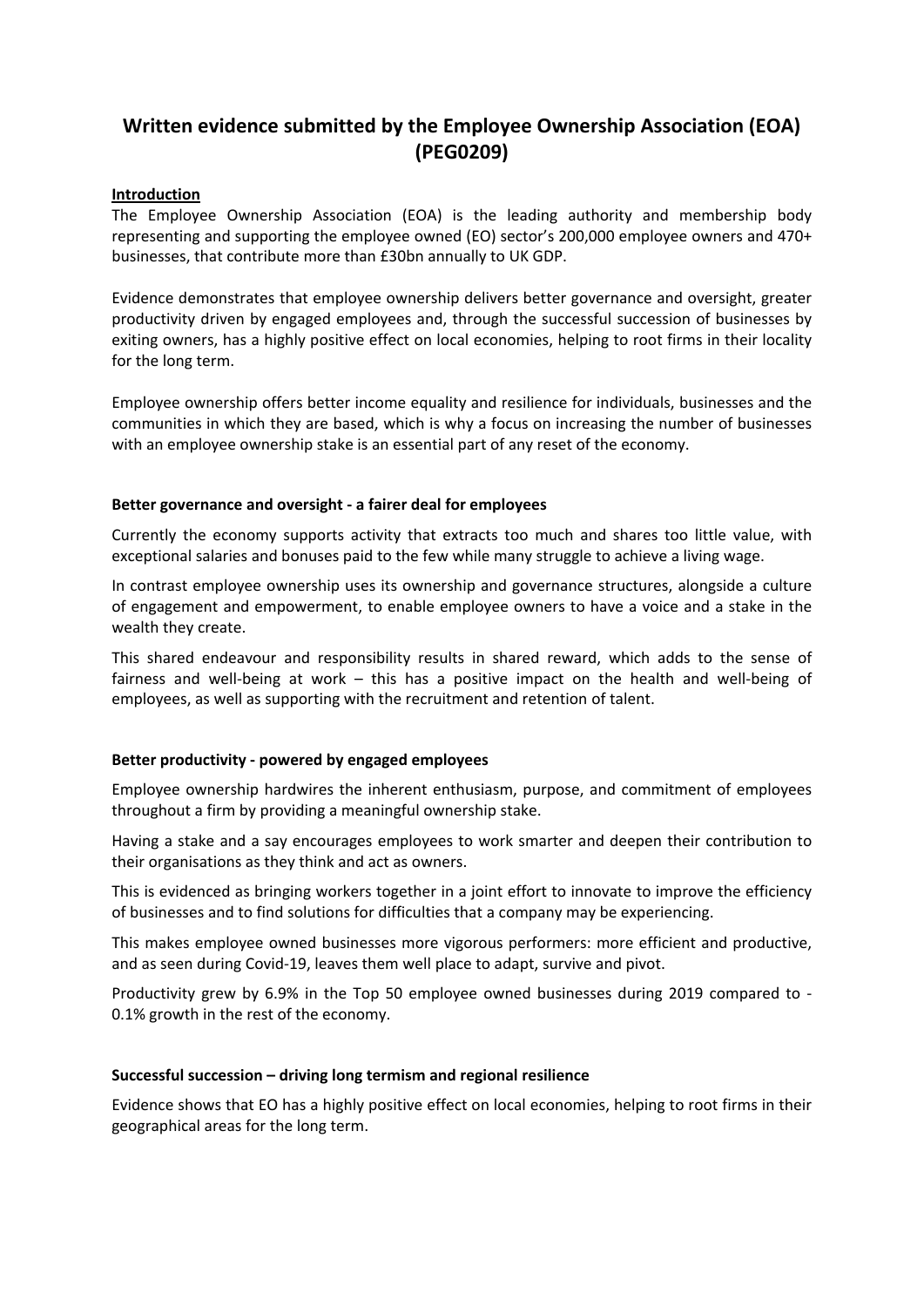Typically, a conventional trade sale will result in a local business ecosystem losing a company – or at least some jobs. By contrast, an EO transition tends to keep that firm and talent in the area, contributing to the local community and economy.

Additionally, because employee owned businesses are independent and are not bound by the short termism of external shareholders these businesses can commit themselves with confidence to longterm strategies and are better able to withstand economic headwinds.

#### **Employee ownership as part of building back better and levelling up**

The economic and social impact of the Covid-19 crisis has revealed key issues:

- A lack of preparedness has impacted the *resilience* of both businesses and the individuals in their employ, which in turn impacts the local and regional communities in which they live.
- *Income inequality* means, for some, there has been limited means to affect their own personal financial resilience during the crisis, which in turn impacts on the businesses that depend on their disposable income.
- SMEs have been and will continue to be heavily impacted by the crisis. As the UK builds back, there must be more support for these businesses to not only survive but to sustain themselves and the *local economies* they serve to be better prepared for the future.
- Many employees came together during the crisis to help the business in which they work to survive. They did what the business needed, not what they wanted to do. How do we harness this for the future when there is no longer a crisis? This culture of common purpose is integral to employee owned business – not just in a crisis but every day.

Through a focus on increasing employee ownership you can deliver an economy that is more:

- **Equitable** an economy which delivers a fair economic return for all, thereby reducing levels of inequality for all, including those 'key workers' recognised in the heat of the pandemic.
- **Resilient** an economy which exhibits more diversity and plurality of ownership, will be more resilient in the future, avoiding the over-reliance on any one structure of ownership.
- **Sustainable –** an economy that has a workforce fit for the future that can unite behind a common purpose to help businesses to easily flex and adapt not only when facing a crisis but day in day out.

The EOA welcomes the opportunity to contribute to this BEIS Committee inquiry and provide ideas that will give the UK the best opportunity to improve the economic resilience of individuals, of businesses and regional economies as well as tackle the unsustainable income inequality that is a drain on the UK economy and threatens future economic resilience.

The EOA and its 450+ members offer their insights, ideas and experience to the BEIS Committee and look forward to the opportunity of presenting more evidence to Committee members.

#### **For further details contact:**

Deb Oxley OBE, Chief Executive, EOA Email: [deb.oxley@employeeownership.co.uk](mailto:deb.oxley@employeeownership.co.uk)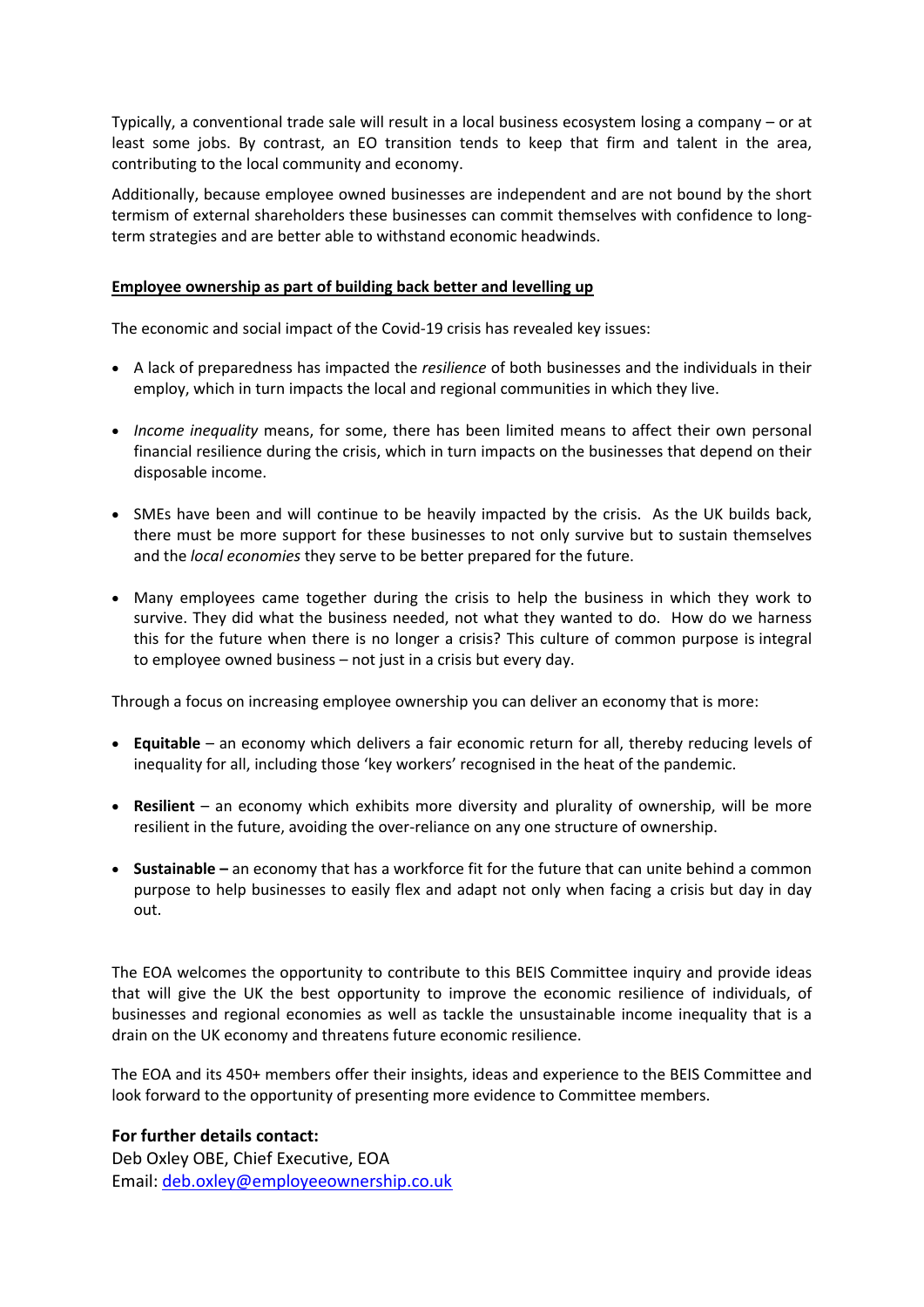Mobile: 07718600483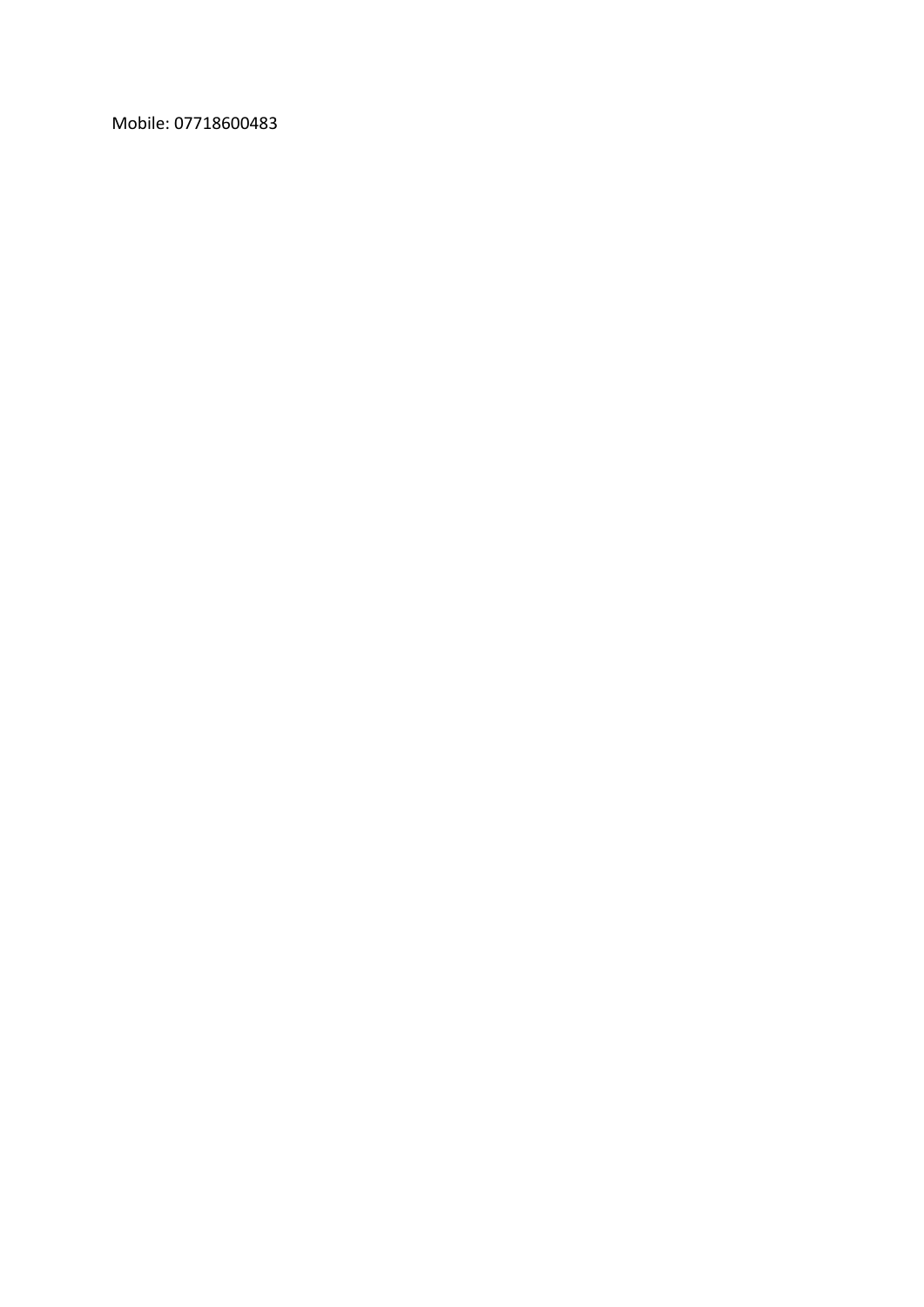#### **Responses to Questions**

- 1. **What core/guiding principles should the Government adopt/prioritise in its recovery package, and why?**
- **Reduce income and wealth inequalities** influence, support and intervene to increase financial resilience and economic wellbeing (at a personal, business/firm, and regional level). If more employees owned a stake in the businesses in which they work, they would benefit from higher returns and less reliance on the state. [\(https://www.ownershipeconomy.org/wp](https://www.ownershipeconomy.org/wp-content/uploads/2017/05/employee_ownership_and_economic_wellbeing_2017.pdf)[content/uploads/2017/05/employee\\_ownership\\_and\\_economic\\_wellbeing\\_2017.pdf\)](https://www.ownershipeconomy.org/wp-content/uploads/2017/05/employee_ownership_and_economic_wellbeing_2017.pdf)
- **Have a greater SME focus** supporting > 60% of private sector jobs, this lifeblood of the economy requires more support – both to sustain themselves and to innovate and grow. Supporting more SMEs to share a stake with employees will improve the resilience of the SME sector.(https://www.cass.city.ac.uk/ data/assets/pdf file/0011/358193/employee[ownership-report-2014.pdf\)](https://www.cass.city.ac.uk/__data/assets/pdf_file/0011/358193/employee-ownership-report-2014.pdf)
- **Local and place-level devolution** empower more local decision making via existing structures and partnership to deliver local-level solutions, with greater buy-in and support. Localised support for the growth of EO in Scotland has delivered a 10  $\times$  return on investment (<http://theownershipeffect.co.uk/>)
- 2. **How can the Government borrow and/or invest to help the UK deliver on these principles?**
- **Invest in supporting SME's to recover –**Government has a unique opportunity to assist the UK SME sector to both recover and grow, whilst at the same time, encouraging business structures and ownership that are more equitable and resilient. Therefore the Government should be reaching into the economy to draw down ideas about how to best deliver this including;
	- Building on the principles of the government's successful *Future Fund* initiative, take a small equity stake in SME businesses to help them recover and grow **(**[https://employeeownership.co.uk/wp-content/uploads/A-PARTNERSHIP-FUND-FOR-JOBS-](https://employeeownership.co.uk/wp-content/uploads/A-PARTNERSHIP-FUND-FOR-JOBS-June-2020.pdf)[June-2020.pdf\)](https://employeeownership.co.uk/wp-content/uploads/A-PARTNERSHIP-FUND-FOR-JOBS-June-2020.pdf)
	- Building on initiatives and ideas of organisations in the UK and the US, develop a UK-specific model for government to swap the debt incurred by SMEs through the successful *Bounce Back Loans* to an employee ownership stake, thereby helping to rebalance future rewards and encourage more investment as businesses improve their balance sheet positions.
	- The Green Investment Bank was a successful initiative which should be replicated with a wider brief to invest in sustainable, innovative and new models of business with a focus on equality of benefit for stakeholders and of looking to the future rather than the past. Climate change and Ecological issues must also be high on this agenda. Such a bank would need seed Government funding but with the right structure would appeal to the huge amount of money pension funds have available and to private investors.
- 3. **What measures and support will businesses need to rebuild consumer confidence and stimulate growth that is sustainable, both economically and environmentally?**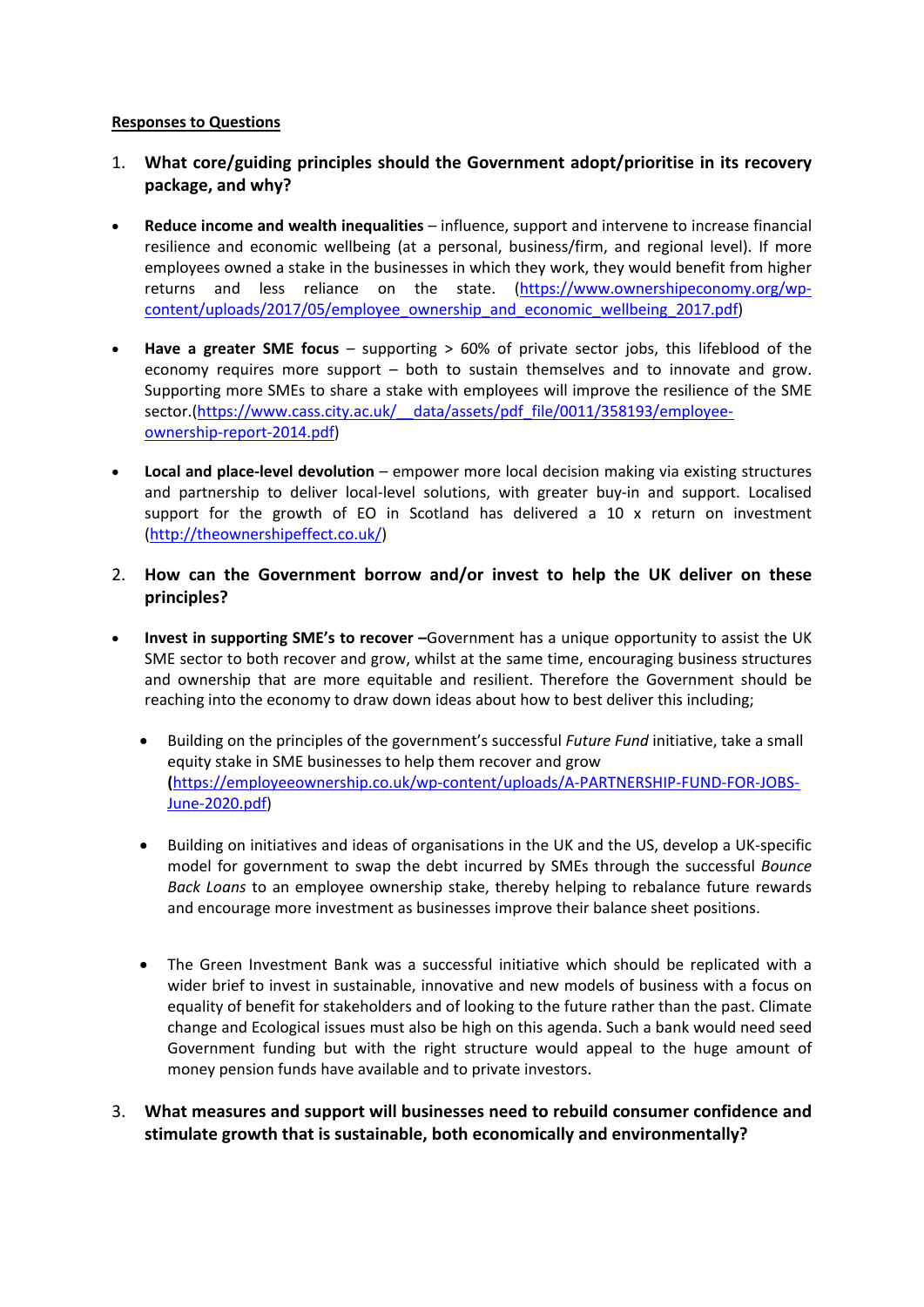- **Locally provided business support –** support structures that enable access at a local level (LEP, local authority, Mayoral) to information, awareness and support about different ownership structures at the point of start-up, scale up and succession that enable sustainable growth for the benefit of place.
- **Managing SME business succession** support specific for the 'baby-boomer' SME and family owned businesses which educates and informs on options for sustaining local employment and retaining economic impact in the region.
- **Purpose and Trust** provide information and support about how different ownership and governance can underpin purpose and the role of business – as a stimulator of economic wealth and prosperity and an enabler of a more sustainable environment – as a means of developing trust (with employees, customers, suppliers and communities).

# 4. **Whether the government should give a higher priority to environmental goals in future support?**

• The environmental challenge is a global challenge, owned by everyone and should not be viewed by business as an 'add-on' or additional responsibility. It is essential that every business, regardless of size can contribute positively to overcoming the challenge. Government should support businesses to understand and consider their purpose and help enable them to put in place organisational and ownership structures that better support delivery of their purpose. Businesses that are wholly or partially EO have employees that are engaged, involved, and united behind a common purpose, who behave more responsibly and believe in delivering value for the many, not the few. These businesses should be encouraged and supported, as routes to delivering the UK's commitment to overcome the global environmental challenges. (<https://www.thebritishacademy.ac.uk/programmes/future-of-the-corporation/research/>)

# 5. **Whether the Government should prioritise certain sectors within its recovery package, and if so, what criteria should it use when making such decisions? What conditions, if any, should it attach to future support?**

 Sectors that are key to the economy, either because of their size (and hence economic impact) or their role (and hence public reliance) and that are vulnerable during the recovery, should be positively discriminated in favour of, for example, the care sector is highly vulnerable to both the health and economic impact of the pandemic, the impact on supply of a hard Brexit and the propensity to be a low-waged part of the economy. However, there are examples of EOBs in the care sector that break the mould; paying higher salaries, with lower levels of staff turnover and better social impacts for service users. The Government therefore should be looking across the economy as vulnerable sectors (care, retail, hospitality etc) and considering best practice from parts of the economy that continue to sustain or even thrive due to their ownership structures. (<http://theownershipeffect.co.uk/>)

# **6. How can the Government best retain key skills and reskill and upskill the UK workforce to support the recovery and sustainable growth?**

 Businesses that can demonstrate a long-term strategy, invest in their people, and have high levels of employee engagement will retain skills and talent ahead of other businesses. In businesses where there is an EO stake, all the above is present, alongside the sharing of reward more equitably and the opportunity to be heard. Both are especially important to young people and the next generation of workers. Hence, a route to improve levels of retention will be for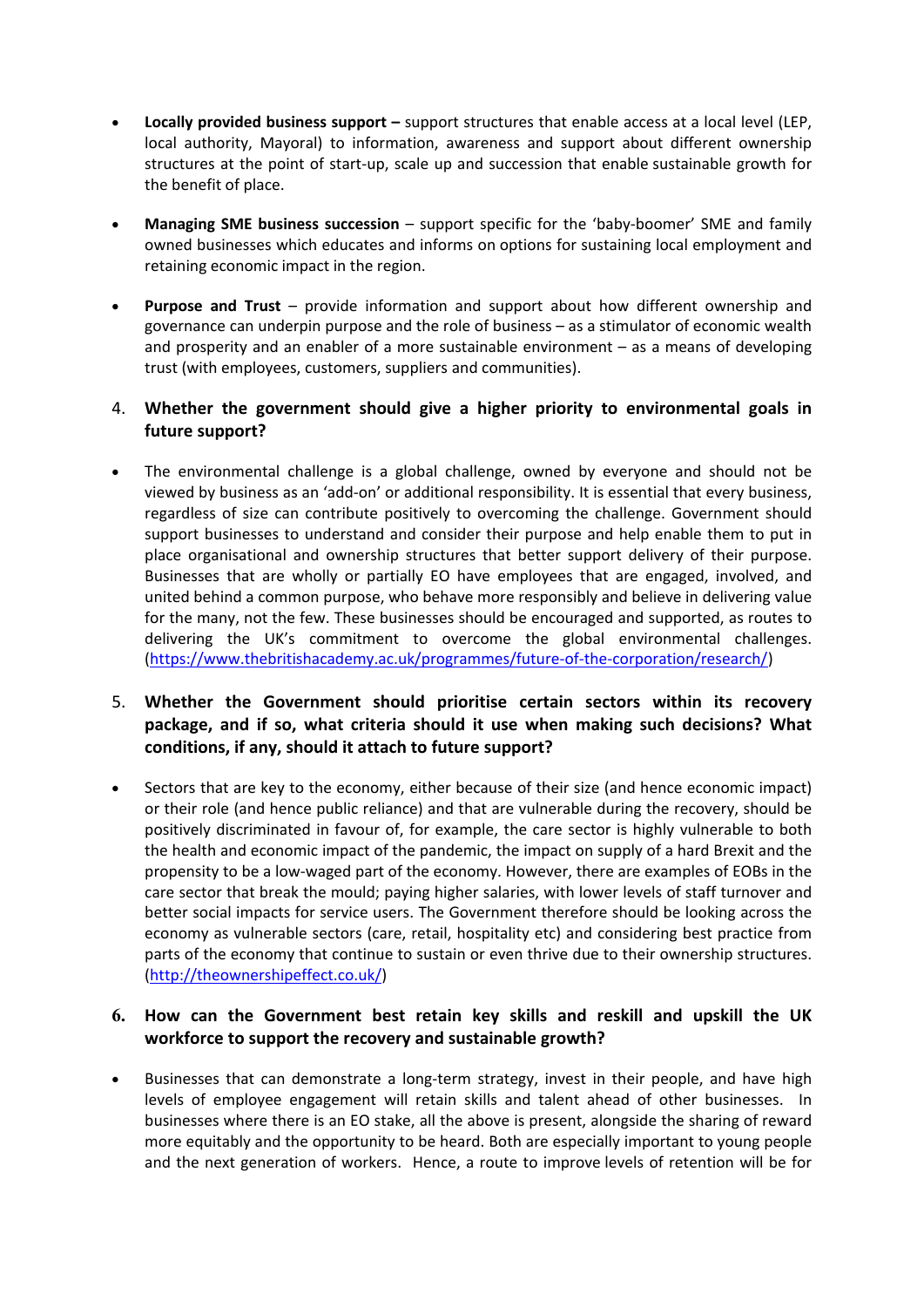the government to support, encourage and incentivise more diversity of business structures and wider ownership.

 Providing incentives for businesses that invest in people and skills development, in a similar way to the tax incentives achieved through R&D investment would be a positive message to businesses of the value the government places on people and skills.

#### 7. **Is the Industrial Strategy still a relevant and appropriate vehicle through which to deliver post pandemic growth?**

- While the industrial strategy has delivered many benefits, Covid-19 has revealed weaknesses in regional economies – a lack of individual and business resilience that unless addressed will impact the ability of regional economies to provide good work that fairly rewards, that drives productivity and that roots jobs resiliently for the longer term.
- There is a route to addressing this through the Industrial strategy with a reset that takes the focus off sector deals and refreshes the five foundations to reflect the grand challenges revealed by the pandemic - income inequality and business preparedness and resilience.
- A modern industrial strategy should prioritise:
	- **Economic resilience and income equality.** An absence of these two priorities could lead to an overreliance on some of the short-termism and reward disparity that exists in certain business structures that pursue short term profit or extreme growth as their main priorities to satisfy shareholders. Whilst these business models with short interests linked to investment have their place, e.g. tech start-ups with a need for large cash injections, they are not the business structures that will deliver the long term, sustainable and more equitable economy which the pandemic has revealed is so lacking in the UK.
	- **Inclusive growth** where through growing the variety of business ownership there is a focus on growth that more widely benefits people and place, as much as profit and shareholders.

# 8. **How should regional and local government in England, (including the role of powerhouses, LEPs and growth hubs, mayoralties, and councils) be reformed and better equipped to deliver growth locally?**

- Regional bodies offer many advantages to a centralised approach to economic recovery, not least the local knowledge, insights and connections that exist. To this extent such regional bodies must however ensure that they are learning from other regions and sharing best practice amongst their peers. This therefore requires regions to be transparent and engaged with other places in the UK.
- An important feature therefore to support such regional bodies in England is to ensure that any centralised support facilities enable such sharing and where it is relevant to support Englandwide working with LEPS/Growth Hubs to educate.
- To this effect, the Employee Ownership Association could work at a national or regional level, to share best practice on how to support SMES in their area with more effective succession planning.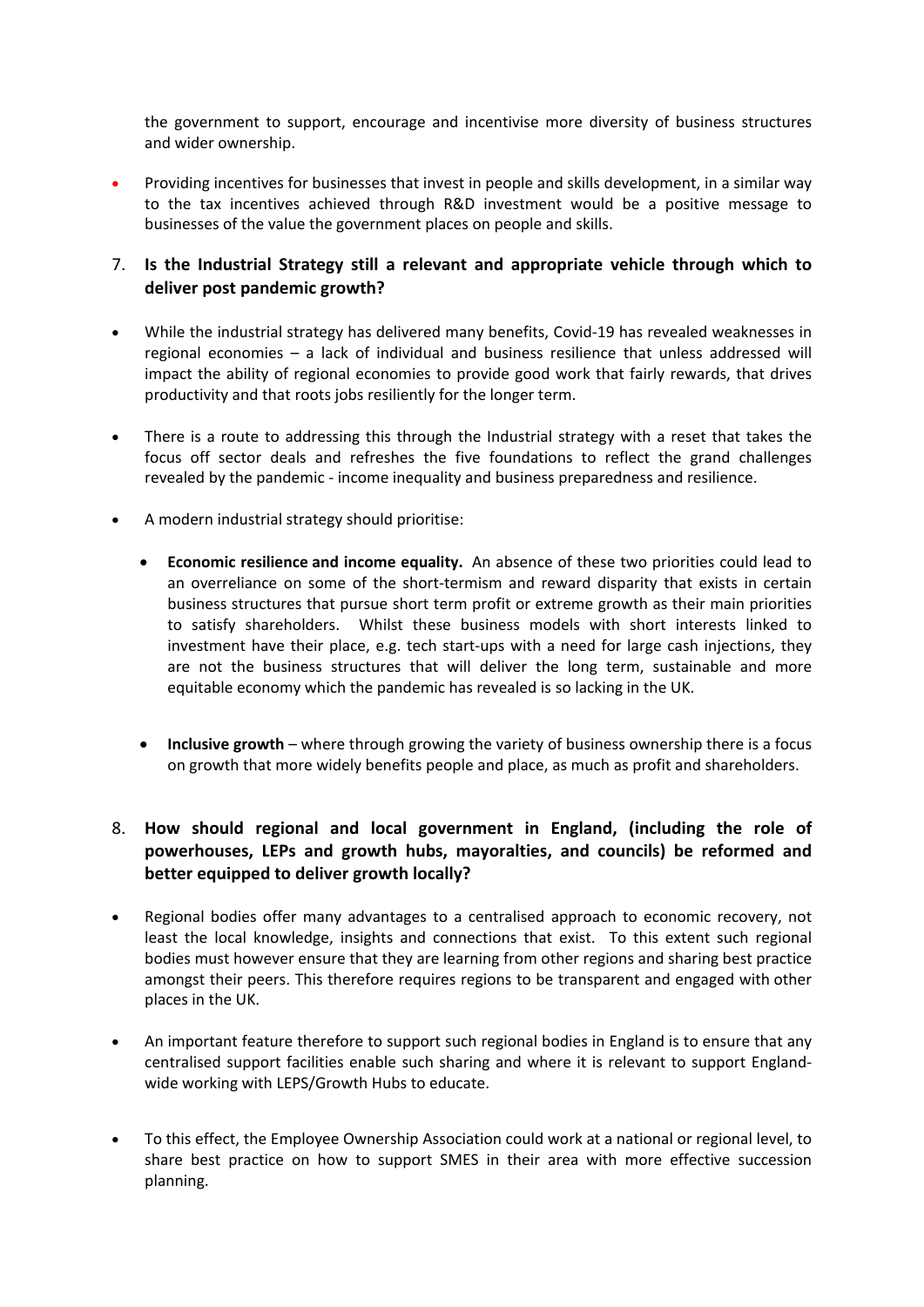- The EOA and its partner, Cooperatives UK, has bid for support through the Comprehensive Spending Review for a programme of work to unleash the power of regional bodies see [https://www.uk.coop/sites/default/files/uploads/attachments/eoacooperativesuk\\_-](https://www.uk.coop/sites/default/files/uploads/attachments/eoacooperativesuk_-_submission_to_csr_final_0.pdf) [\\_submission\\_to\\_csr\\_final\\_0.pdf](https://www.uk.coop/sites/default/files/uploads/attachments/eoacooperativesuk_-_submission_to_csr_final_0.pdf)
- 9. **What opportunities does this provide to reset the economy to drive forward progress on broader Government priorities, including (but not limited to) Net Zero, the UK outside of the EU and the 'levelling up' agenda? What should the Government do to ensure that delivering on these priorities does not exacerbate the vulnerability of businesses, consumers and communities/workers that have been impacted by COVID-19?**
- The opportunity to reset the economy and drive forward progress will be achieved if national and regional priorities are aligned around global or national challenges e.g. Net Zero and the UK outside the EU, but where local partnership can take the lead on regional challenges e.g. levelling up. Recognising and respecting the power of collaboration at a regional/sub-regional level by the Government will require greater devolution of powers and resources. This will unleash more trust and confidence in Government from the regions to enable it to then take the lead on national/global issues.
- Job retention and unemployment will be two major issues for the foreseeable future as the economy slowly recovers from Covid19. Therefore, the Government should be promoting businesses that are proven to deliver greater resilience and long termism.
- The productivity challenge will remain throughout this recovery and therefore the governments should be promoting businesses that are proven to deliver higher levels of engagement with employees that drives greater productivity, trust and agility within businesses.

# 10. **What lessons should the Government learn from the pandemic about actions required to improve the UK's resilience to future external shocks (including – but not limited to – health, financial, domestic and global supply chains and climate crises)?**

- The pandemic has revealed the unpreparedness of many households and businesses in terms of their financial resilience. For businesses this means having a healthy balance sheet that can sustain a downturn, whilst also supporting employees with fair wages.
- This weakness is exacerbated when one considers that 60% of private sector employment is in the SME sector, arguably the sector with the least financial resilience, often servicing low down in the supply chain.
- Therefore, with specific reference to SME and mid-sized businesses, the government should encourage more business ownership structures that prioritise more long termism, wider wealth distribution amongst employees and more transparent structures of governance – which lead to greater scrutiny and better decision making for the long term health and resilience of the business.

# 11. **What opportunities exist for the UK economy post Brexit and the pandemic for export growth?**